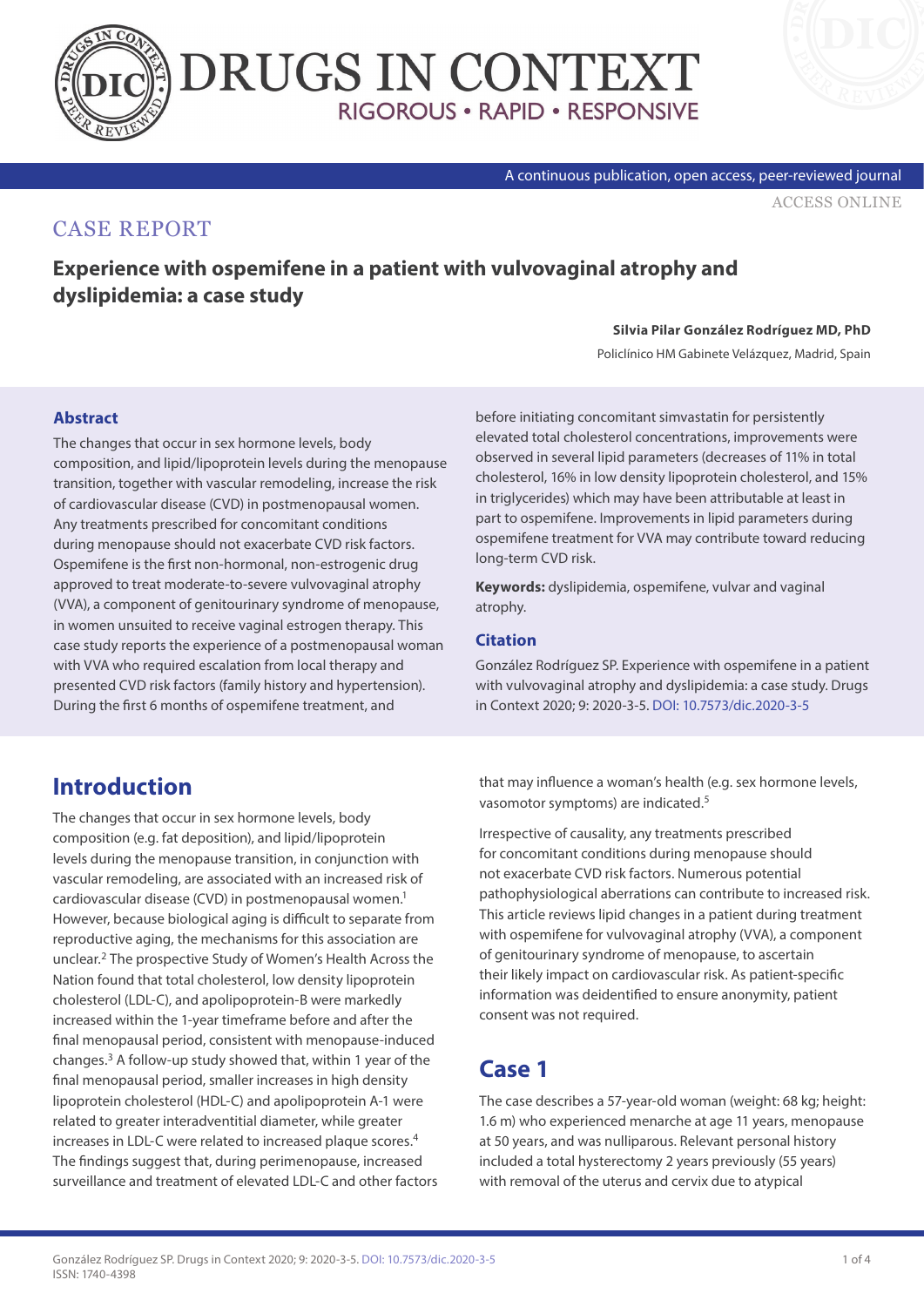endometrial hyperplasia, and hypertension treated with enalapril 10 mg/day. Relevant family history included a sister with breast cancer and a father with myocardial infarction at age 74 years.

At age 51 years, the patient presented with dyspareunia. Her Vaginal Health Index score<sup>6</sup> was 9/25. A diagnosis of VVA was confirmed by physical examination (Figure 1) and Pap smear. Consistent with the usual consequences of VVA, the patient complained of low sexual desire and arousal problems (Figure 2).

In the years since her diagnosis, the patient had been managing her symptoms using lubricants/moisturizers with or without phytotherapeutic agents (isoflavones), but further-line therapy was currently indicated. Local menopausal hormone therapy was suggested but she refused due to breast cancer concerns. In January 2018, treatment was initiated with ospemifene 60 mg/day. Six months later, her Vaginal Health Index score had improved from 9/25 to 16/25 and a Pap smear confirmed normal vaginal trophism.





The patient's lipid profiles immediately before starting treatment with ospemifene (baseline) and 6 months later are shown in Table 1. A total cholesterol concentration of 241 mg/ dL at baseline (January 2018) indicated increased cardiovascular risk. Two months later (data not shown), total cholesterol and LDL-C were reduced, and HDL-C was similar, relative to baseline. By July 2018, further improvements in lipid parameters were observed. Compared with baseline, there were decreases of 11% in total cholesterol, 16% in LDL-C, and 15% in triglycerides. HDL-C was unchanged. As total cholesterol (214 mg/dL) was above the threshold (200 mg/dL), the patient's primary care physician initiated treatment with simvastatin 10 mg. At followup in February 2019, after approximately 13 months' treatment with ospemifene and 7 months' treatment with simvastatin, there were further improvements in her lipid profile.

Coagulation indices were all within reference ranges at baseline and were not remeasured at 6 months. Homocysteine decreased by 23% from 20.4 μmol/L at baseline (reference range: 3.7–13.9 μmol/L) to 15.7 μmol/L after 6 months' treatment with ospemifene, although remained above the reference range.

## **Clinical overview**

The case describes a postmenopausal woman with persistent symptoms of VVA despite treatment with lubricants/ moisturizers ± phytotherapeutic agents. Treatment with a local estrogen was refused. Ospemifene was selected based on the results of meta-analyses confirming its efficacy and safety in severe symptomatic VVA.<sup>7,8</sup> Ospemifene's estrogen agonist activity in the vaginal epithelium<sup>9</sup> led to its approval as the first non-hormonal, non-estrogenic drug for treatment of moderate-to-severe VVA in women unsuited to receive vaginal estrogen therapy.<sup>10</sup> By regenerating vaginal cells and improving lubrication, ospemifene treats the underlying cause of vaginal dryness and dyspareunia.11 Most women notice symptom improvement within the first 4 weeks of treatment.<sup>11</sup>

In our patient with dyslipidemia, ospemifene 60 mg/day for 13 months had no negative impact on lipid parameters or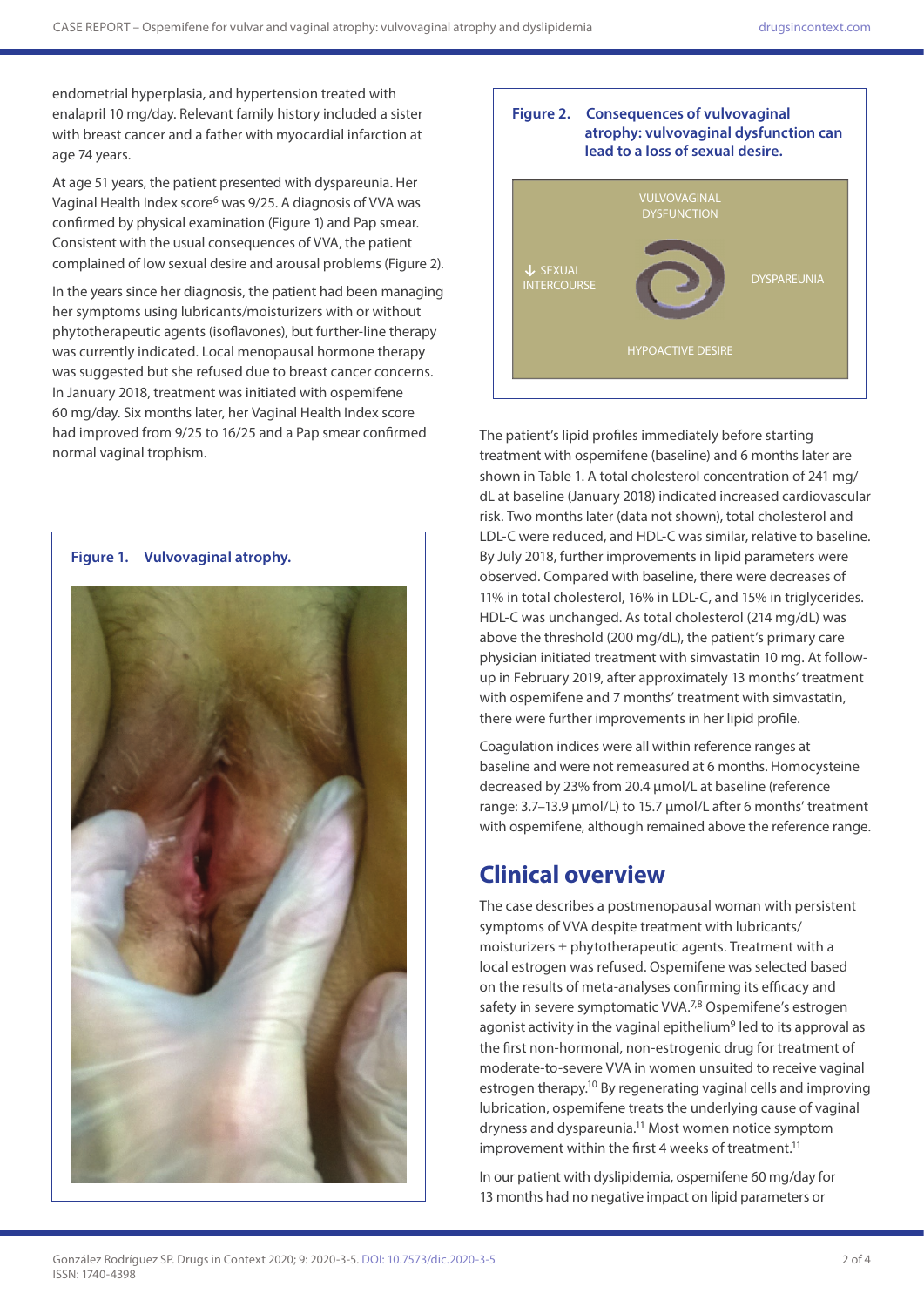### **Table 1. Lipid and homocysteine levels at baseline (before treatment) and after 6 months' treatment with ospemifene.**

| <b>Parameter</b>          | Visit 1 (Month 0) | Visit 2 (Month 6) | Reference range   |
|---------------------------|-------------------|-------------------|-------------------|
| Total cholesterol (mg/dL) | 241               | 214               | $100 - 200$       |
| $LDL-C (mg/dL)$           | 154               | 129               | Higher risk: >160 |
| HDL-C (mg/dL)             | 67                | 68                | Higher risk: <35  |
| Ratio TC: HDL-C           | 3.6               | 3.1               | <4.5              |
| VLDL-C (mg/dL)            | 20                | 17                | $<$ 40            |
| Triglycerides (mg/dL)     | 101               | 86                | $35 - 200$        |
| Homocysteine (µmol/L)     | 20.4              | 15.7              | $3.7 - 13.9$      |

HDL-C, high density lipoprotein cholesterol; LDL-C, low density lipoprotein cholesterol; TC, total cholesterol; VLDL-C, very low density lipoprotein cholesterol.

coagulation factors. Improvements in lipid parameters in the 6-month period before the start of simvastatin were likely attributable to ospemifene, and possibly also to dietary changes. A post hoc analysis of pooled data from 2166 postmenopausal women found no detrimental effects on serum lipid and coagulation parameters during treatment with ospemifene 60 mg/day for up to 12 months.<sup>12</sup> In this analysis, mean increases from baseline in HDL-C were significantly greater with ospemifene than placebo at 3 months (4.4 *versus* 0.2%; *p*<0.0001), 6 months (5.1 *versus* 1.5%; *p*=0.0359), and 12 months (2.3 *versus* -1.9%; *p*=0.0086). Likewise, changes from baseline in LDL-C significantly favored ospemifene over placebo at 3 months (-5.2 *versus* 2.4%; *p*<0.0001), 6 months (-6.7 *versus* 2.4%; *p*=0.0002), and 12 months (-7.0 *versus* -2.1%; *p*=0.0293). A significant reduction from baseline in total cholesterol was observed with ospemifene

at 6 months compared with placebo (-1.8 *versus* 1.6%; *p*=0.0345). Increases in triglycerides at 3, 6, and 12 months did not differ between ospemifene and placebo. In our patient, the improvements observed in total cholesterol (-11%), LDL-C (-16%), and triglycerides (-15%) during ospemifene treatment could potentially contribute to a reduction in long-term CVD risk.

## **Conclusion**

Ospemifene is a suitable choice to treat VVA in postmenopausal women with dyslipidemia who are not candidates for local estrogen therapy. Ospemifene-associated improvements in lipid parameters, as observed in the patient featured in this case study, may contribute toward reducing long-term CVD risk.

**Contributions:** The author meets the International Committee of Medical Journal Editors (ICMJE) criteria for authorship for this article, takes responsibility for the integrity of the work as a whole, and has given her approval for this version to be published.

**Disclosure and potential conflicts of interest:** Dr. González Rodríguez reports grants from Pfizer, grants from Amgen, grants from Gedeon Richter, grants from Exeltis, grants from Bayer, grants from MSD, grants from Procare Health, grants and personal fees from Shionogi, grants from Serelys, and personal fees from Mylan, outside the submitted work. The author has also provided scientific support to Shionogi Spain by lecturing and/or taking part in Advisory Board meetings organized by Shionogi (Madrid, Spain). The author's time was compensated by Shionogi Spain according to local codes of practice. The International Committee of Medical Journal Editors (ICMJE) Potential Conflicts of Interests form for the authors is available for download at: <https://www.drugsincontext.com/wp-content/uploads/2020/05/dic.2020-3-5-COI.pdf>

**Acknowledgements:** Medical writing assistance was provided by Jon Monk and Kerry Dechant on behalf of Content Ed Net (Madrid, Spain). This article forms part of a Special Issue. All authors contributed to developing this Special Issue by sharing their experience with the benefit of patients in mind. The publication is expected to benefit gynecologists in their daily clinical practice by increasing knowledge and expertise.

Funding declaration: Medical writing assistance was funded by Shionogi (Madrid, Spain). This article forms part of a Special Issue funded by Shionogi (Madrid, Spain).

**Copyright:** Copyright © 2020 González Rodríguez SP. Published by Drugs in Context under Creative Commons License Deed CC BY NC ND 4.0 which allows anyone to copy, distribute, and transmit the article provided it is properly attributed in the manner specified below. No commercial use without permission.

**Correct attribution:** Copyright © 2020 González Rodríguez SP. [https://doi.org/10.7573/dic.2020-3-5.](https://doi.org/10.7573/dic.2020-3-5) Published by Drugs in Context under Creative Commons License Deed CC BY NC ND 4.0.